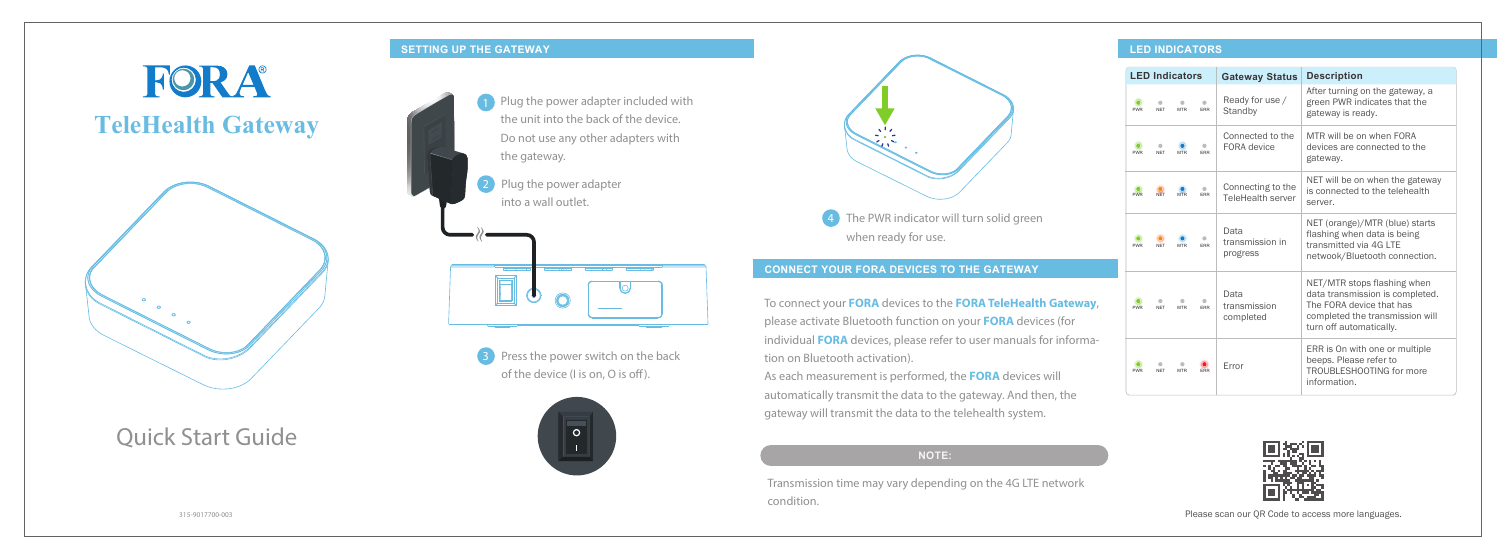#### **TROUBLESHOOTING SPECIFICATIONS**

If you cannot perform a normal transmission and a red ERR LED indicator is on, or the gateway emits long beeps, please check if all the installations are correct.

|                                                       | <b>Error Status</b>               | <b>Possible Cause</b>                     | <b>Solution</b>                                                                                                                                                                               |
|-------------------------------------------------------|-----------------------------------|-------------------------------------------|-----------------------------------------------------------------------------------------------------------------------------------------------------------------------------------------------|
| works                                                 | No LED indicator                  | No power supply<br>to the gateway         | . Check if PWR is on.<br>· Check if the gateway power<br>switch is on.<br>$\cdot$ Check if the power supply is<br>securely plug-in the power<br>outlet and the gateway power<br>adapter port. |
| Red ERR<br>long beep                                  | indicator with a                  | Bluetooth<br>transmission<br>problem      | Check if meter is too far away<br>from gateway or turned off<br>accidentally during the<br>transmission.                                                                                      |
| Red ERR<br>long beeps                                 | indicator with two                | 4G LTE network<br>signal is not<br>stable | . Move the gateway closer to<br>window or other open space.<br>· If the problem persists, please<br>contact the place of purchase<br>or call customer service for<br>assistance.              |
| <b>Red ERR</b><br>indicator with<br>three long beeps. |                                   | Meter is not<br>registered.               | Please contact the place of<br>purchase or call customer service<br>for assistance.                                                                                                           |
| <b>Red ERR</b>                                        | indicator with<br>four long beeps | Hardware error                            | Please contact the place of<br>purchase or call customer service<br>for assistance.                                                                                                           |



B1-7F, No. 127, Wugong 2nd Rd., Wugu Dist., 24888 New Taipei City, Taiwan



## **TeleHealth Gateway**

**EU Regulatory Conformance** Hereby, TaiDoc Technology Corp. declares that the radio equipment type Class III is in compliance with Directive 2014/53/EU.

You are cautioned that changes or modifications not expressly approved by the part responsible for compliance could void the user's authority to operate the equipment.

The full text of the EU declaration of conformity is available at the following internet address and QR Code:

https://www.foracare.ch/wp-content/uploads/2022/05/FORA-Telehealth-Gateway\_TD-9017G\_CE-Declaration-of-Conformity.pdf



#### **Federal Communications Commission (FCC) Statement**

#### **15.105(b)**

This equipment has been tested and found to comply with the limits for a Class B digital device, pursuant to part 15 of the FCC rules. These limits are designed to provide reasonable protection against harmful interference in a residential installation.

This equipment generates, uses and can radiate radio frequency energy and, if not installed and used in accordance with the instructions, may cause harmful interference to radio communications. However, there is no guarantee that interference will not occur in a particular installation. If this equipment does cause harmful interference to radio or television reception, which can be determined by turning the equipment off and on, the user is encouraged to try to correct the interference by one or more of the following measures:

-Reorient or relocate the receiving antenna.

- -Increase the separation between the equipment and receiver.
- -Connect the equipment into an outlet on a circuit different from that to which the receiver is connected.
- -Consult the dealer or an experienced radio/TV technician for help.

| <b>Model No.</b>               | TD-9017G                                                                                                                                                                                                                                                                                                                                                                                                                                                                                                                                                                                                                                                         |
|--------------------------------|------------------------------------------------------------------------------------------------------------------------------------------------------------------------------------------------------------------------------------------------------------------------------------------------------------------------------------------------------------------------------------------------------------------------------------------------------------------------------------------------------------------------------------------------------------------------------------------------------------------------------------------------------------------|
| <b>Bluetooth communication</b> | V4.0, encrypted with AES128 with LTK<br>(Long term Key)                                                                                                                                                                                                                                                                                                                                                                                                                                                                                                                                                                                                          |
| <b>Bluetooth connection</b>    | Auto-Pairing                                                                                                                                                                                                                                                                                                                                                                                                                                                                                                                                                                                                                                                     |
| <b>Bluetooth drivers</b>       | Bluetooth drivers for all FORA BT devices<br>preinstalled                                                                                                                                                                                                                                                                                                                                                                                                                                                                                                                                                                                                        |
| <b>Uploading data port</b>     | 4G LTE                                                                                                                                                                                                                                                                                                                                                                                                                                                                                                                                                                                                                                                           |
| <b>Certification</b>           | CF and FCC                                                                                                                                                                                                                                                                                                                                                                                                                                                                                                                                                                                                                                                       |
| <b>Dimension</b>               | 128 mm(L) x 131 mm (W) x 32 mm (H)                                                                                                                                                                                                                                                                                                                                                                                                                                                                                                                                                                                                                               |
| Weight                         | 155g                                                                                                                                                                                                                                                                                                                                                                                                                                                                                                                                                                                                                                                             |
| SIM slot                       | Nano SIM                                                                                                                                                                                                                                                                                                                                                                                                                                                                                                                                                                                                                                                         |
| <b>USB slot</b>                | Mini USB type B (For setting only)                                                                                                                                                                                                                                                                                                                                                                                                                                                                                                                                                                                                                               |
| <b>4G LTE band</b>             | LTE: 1900MHz (Band 2) / 1800MHz (Band<br>3)/ AWS (Band 4) / 900MHz (Band 8) /<br>700MHz (Band 12)                                                                                                                                                                                                                                                                                                                                                                                                                                                                                                                                                                |
| <b>Output power</b>            | Class 3 (+23dBm±2dB) for LTE 700, LTE FDD<br>Bd12 <mfbi bd17="">.<br/>Class 3 (+23dBm±2dB) for LTE 700. LTE FDD Bd28.<br/>Class 3 (+23dBm±2dB) for LTE 800, LTE FDD Bd18,<br/>Class 3 (+23dBm±2dB) for LTE 800, LTE FDD Bd19,<br/>Class 3 (+23dBm±2dB) for LTE 800, LTE FDD Bd20,<br/>Class 3 (+23dBm±2dB) for LTE 850, LTE FDD Bd5,<br/>Class 3 (+23dBm±2dB) for LTE 900, LTE FDD Bd8,<br/>Class 3 (+23dBm±2dB) for LTE AWS. LTE FDD Bd4.<br/>Class 3 (+23dBm±2dB) for LTE 1800, LTE FDD Bd3,<br/>Class 3 (+23dBm±2dB) for LTE 1900, LTE FDD Bd2,<br/>Class 3 (+23dBm±2dB) for LTE 2100, LTE FDD Bd1,<br/>Class 3 (+23dBm±2dB) for LTE 2600, LTE FDD Bd7</mfbi> |
| <b>GSM/GPRS/EDGE Band</b>      | Quad band, 850/900/1800/1900 MHz                                                                                                                                                                                                                                                                                                                                                                                                                                                                                                                                                                                                                                 |
| <b>Power</b>                   | <b>DC 6V 1A 6W</b>                                                                                                                                                                                                                                                                                                                                                                                                                                                                                                                                                                                                                                               |
| <b>Operating condition</b>     | 5°C to 40°C (41°F to 104°F), 15% ~ 93%                                                                                                                                                                                                                                                                                                                                                                                                                                                                                                                                                                                                                           |
| <b>Storage condition</b>       | -25 °C to 70 °C (-13 °F to 158 °F) 10% ~ 95% R.H.                                                                                                                                                                                                                                                                                                                                                                                                                                                                                                                                                                                                                |

#### **15.19**

This device complies with Part 15 of the FCC Rules.

- Operation is subject to the following two conditions:
- 1) this device may not cause harmful interference and
- 2) this device must accept any interference received, including interference that may cause undesired operation.

#### **15.21**

#### **FCC RF Radiation Exposure Statement:**

- 1. This Transmitter must not be co-located or operating in conjunction with any other antenna or transmitter.
- 2. This equipment complies with FCC RF radiation exposure limits set forth for an uncontrolled environment. This equipment should be installed and operated with a minimum distance of 20 centimeters between the radiator and your body.

#### TaiDoc Technology Corporation

Before contacting customer service, please write down the serial numbers of the gateway and the meter devices. The serial numbers are found on the back label of the gateway and the meter. Customer service will need the serial numbers to identify the issue.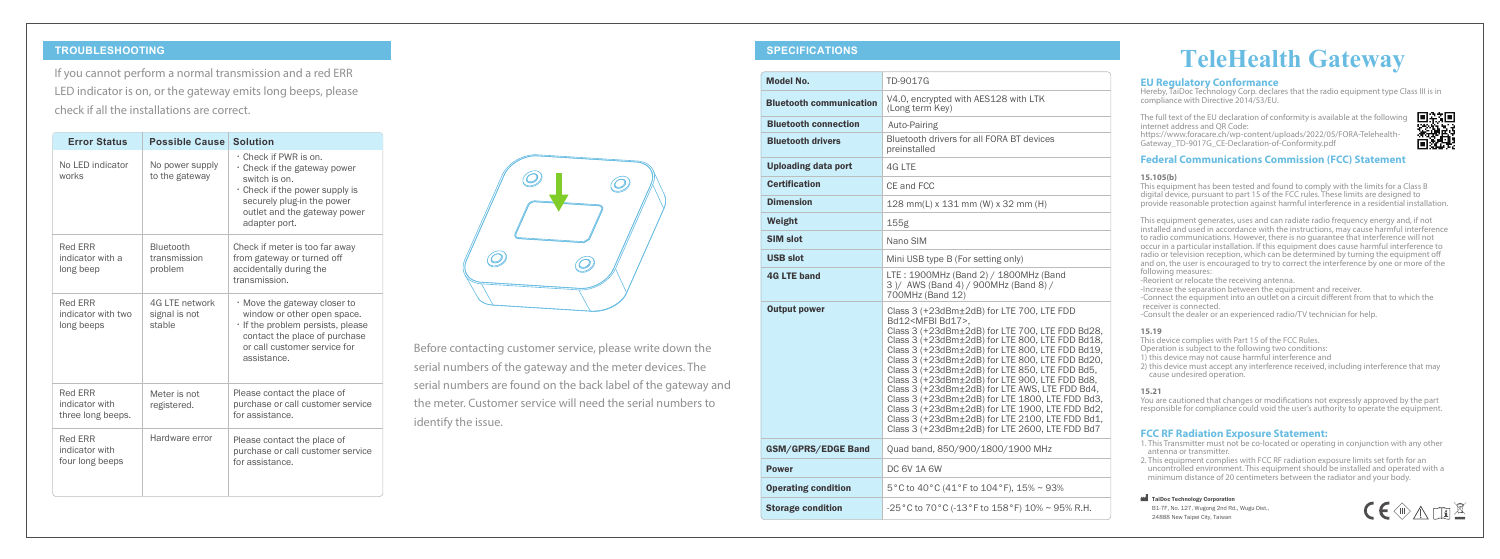Schnellstart-Anleitung

#### **EINRICHTEN DES GATEWAYS**

# **FORA TeleHealth Gateway**



### **VERBINDEN IHRER FORA-GERÄTE MIT DEM GATEWAY**

### **LED-ANZEIGEN**

Um Ihre **FORA**-Geräte mit dem **FORA TeleHealth Gateway** zu verbinden, aktivieren Sie bitte die Bluetooth-Funktion auf Ihren **FORA**-Geräten (Informationen zur Bluetooth-Aktivierung der einzelnen FORA-Geräte finden Sie in den Bedienungsanleitungen). Die **FORA**-Geräte übertragen bei jeder Messung die Daten automatisch an das Gateway. Anschließend überträgt das Gateway die Daten an das TeleHealth-System.

Je nach Zustand des 4G-LTE-Netzes kann die Übertragungszeit variieren.

- Schließen Sie den mitgelieferten Netzadapter an der Rückseite des Geräts an. 2 Stecken Sie den Netzadapter in eine Steckdose.  $\overline{\mathbb{F}}$  $\left( \mathbf{J}\right)$ 
	- 3 Drücken Sie den Netzschalter auf der Rückseite des Geräts (I ist an, O ist aus).



grün, sobald das Gerät betriebsbereit ist.



| <b>LED-Anzeigen</b> |                 |                          |                         | <b>Gateway-Status</b>                      | <b>Beschreibung</b>                                                                                                                                                           |
|---------------------|-----------------|--------------------------|-------------------------|--------------------------------------------|-------------------------------------------------------------------------------------------------------------------------------------------------------------------------------|
| PWR                 | <b>NFT</b>      | <b>MTR</b>               | ERR                     | Betriebsbereit /<br>Standby                | Nach dem Einschalten des<br>Gateways zeigt ein grünes PWR an,<br>dass das Gateway betriebsbereit<br>ist.                                                                      |
| <b>PWR</b>          | <b>NET</b>      | <b>MTR</b>               | ERR                     | Verbunden mit<br>dem FORA-Gerät            | MTR leuchtet, wenn FORA-Geräte<br>mit dem Gateway verbunden<br>sind.                                                                                                          |
| <b>PWR</b>          | <b>NFT</b>      | <b>MTR</b>               | <b>FRR</b>              | Verbindung mit<br>dem<br>TeleHealth-Server | NET leuchtet, wenn das Gateway<br>mit dem Telehealth-Server<br>verbunden ist.                                                                                                 |
| <b>PWR</b>          | <b>NFT</b>      | <b>MTR</b>               | ERR                     | Datenübertra-<br>gung                      | NET (orange)/MTR (blau) beginnt<br>zu blinken, wenn Daten über eine<br>4G LTE-Network/Bluetooth-<br>Verbindung übertragen werden.                                             |
| <b>PWR</b>          | ۰<br><b>NET</b> | $\bigcirc$<br><b>MTR</b> | $\bullet$<br><b>ERR</b> | Datenübertragung<br>abgeschlossen          | NET/MTR hört auf zu blinken,<br>wenn die Datenübertragung<br>abgeschlossen ist. Das FORA<br>Gerät, das die Übertragung<br>abgeschlossen hat, schaltet sich<br>automatisch ab. |
| <b>PWR</b>          | <b>NFT</b>      | <b>MTR</b>               | <b>FRR</b>              | Fehler                                     | ERR meldet sich mit einem oder<br>mehreren Pieptönen. Für<br>zusätzliche Informationen<br>schauen Sie bitte unter<br>FEHLERBEHEBUNG nach.                                     |

#### **HINWEIS:**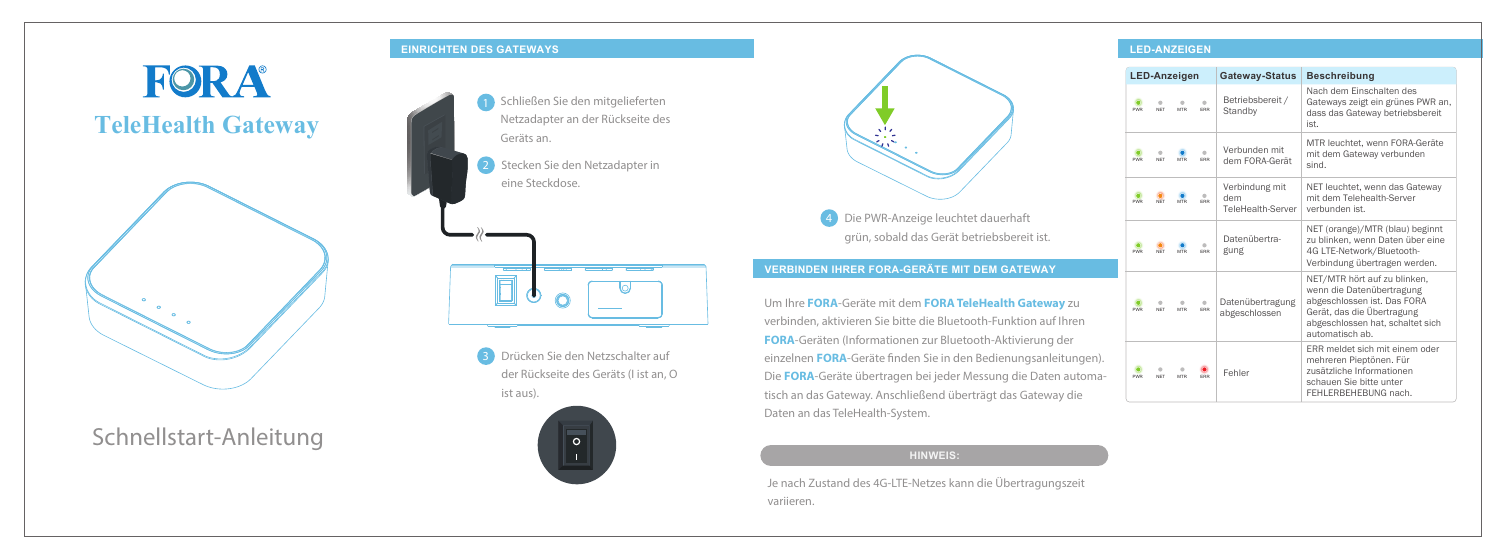### **FEHLERBEHEBUNG TECHNISCHE DATEN**

## FORA **TeleHealth Gateway**

Bevor Sie den Kundendienst kontaktieren, notieren Sie bitte die Seriennummern des Gateways und der Messgeräte. Die Seriennummern finden Sie auf einem Etikett auf der Rückseite des Gateways und des Messgeräts. Der Kundendienst benötigt die Seriennummern, um das Problem zu identifizieren.

Wenn Sie keine normale Übertragung durchführen können und eine rote ERR-LED-Anzeige aufleuchtet oder das Gateway lange Pieptöne abgibt, überprüfen Sie bitte, ob alle Verbindungen korrekt installiert sind.

|  | <b>Fehlerstatus</b>                                    | <b>Mögliche Ursache</b>                              | Lösung                                                                                                                                                                                                                                                      |  |
|--|--------------------------------------------------------|------------------------------------------------------|-------------------------------------------------------------------------------------------------------------------------------------------------------------------------------------------------------------------------------------------------------------|--|
|  | Die LED-Anzeige<br>funktioniert nicht                  | Keine<br>Stromversorgung<br>des Gateways             | · Überprüfen Sie, ob PWR<br>eingeschaltet ist.<br>· Überprüfen Sie, ob der<br>Netzschalter des Gateways<br>eingeschaltet ist.<br>· Überprüfen Sie, ob das Netzteil<br>fest in der Steckdose und im<br>Netzadapteranschluss des<br>Gateways eingesteckt ist. |  |
|  | Rote<br>ERR-LED-Anzeige<br>mit einem langen<br>Piepton | Ubertragungsproblem<br>mit Bluetooth                 | Überprüfen Sie, ob das<br>Messgerät zu weit vom Gateway<br>entfernt steht oder sich während<br>der Übertragung versehentlich<br>abgeschaltet hat.                                                                                                           |  |
|  | Rote ERR-Anzeige<br>mit zwei langen<br>Pieptönen       | Das<br>4G-LTE-Netzwerk<br>signal ist nicht<br>stabil | · Stellen Sie das Gateway näher<br>an ein Fenster oder an einen<br>anderen freien Raum.<br>· Wenn das Problem weiterhin<br>besteht, wenden Sie sich bitte<br>an Ihren Händler oder rufen Sie<br>den Kundendienst zur<br>Unterstützung an.                   |  |
|  | Rote ERR-Anzeige<br>mit drei langen<br>Pieptönen.      | Das Messgerät ist<br>nicht registriert.              | Bitte wenden Sie sich an Ihren<br>Händler oder rufen Sie den<br>Kundendienst zur Unterstützung<br>an.                                                                                                                                                       |  |
|  | Rote ERR-Anzeige<br>mit vier langen<br>Pieptönen       | Hardwarefehler                                       | Bitte wenden Sie sich an Ihren<br>Händler oder rufen Sie den<br>Kundendienst zur Unterstützung<br>an.                                                                                                                                                       |  |



TaiDoc Technology Corporation B1-7F, No. 127, Wugong 2nd Rd., Wugu Dist., 24888 New Taipei City, Taiwan



| Modellnr.                    | TD-9017G                                                                                                                                                                                                                                                                                                                                                                                                                                                                                                                                                                                                                                                                     |
|------------------------------|------------------------------------------------------------------------------------------------------------------------------------------------------------------------------------------------------------------------------------------------------------------------------------------------------------------------------------------------------------------------------------------------------------------------------------------------------------------------------------------------------------------------------------------------------------------------------------------------------------------------------------------------------------------------------|
| <b>Bluetooth-Übertragung</b> | V4.0, verschlüsselt mit AES128 mit LTK (Long term<br>Key)                                                                                                                                                                                                                                                                                                                                                                                                                                                                                                                                                                                                                    |
| <b>Bluetooth-Verbindung</b>  | Automatisches Pairing                                                                                                                                                                                                                                                                                                                                                                                                                                                                                                                                                                                                                                                        |
| <b>Bluetooth-Treiber</b>     | Bluetooth-Treiber für alle FORA BT-Geräte vorinstalliert                                                                                                                                                                                                                                                                                                                                                                                                                                                                                                                                                                                                                     |
| <b>Output-Schnittstelle</b>  | 4G LTE                                                                                                                                                                                                                                                                                                                                                                                                                                                                                                                                                                                                                                                                       |
| <b>Zertifizierung</b>        | CE und FCC                                                                                                                                                                                                                                                                                                                                                                                                                                                                                                                                                                                                                                                                   |
| <b>Abmessungen</b>           | 128 mm(L) x 131 mm (B) x 32 mm (H)                                                                                                                                                                                                                                                                                                                                                                                                                                                                                                                                                                                                                                           |
| Gewicht                      | 155 g                                                                                                                                                                                                                                                                                                                                                                                                                                                                                                                                                                                                                                                                        |
| <b>SIM-Steckplatz</b>        | Nano-SIM                                                                                                                                                                                                                                                                                                                                                                                                                                                                                                                                                                                                                                                                     |
| <b>USB-Steckplatz</b>        | Mini-USB Typ B (nur zur Einstellung)                                                                                                                                                                                                                                                                                                                                                                                                                                                                                                                                                                                                                                         |
| <b>4G LTE-Band</b>           | LTE: 1900MHz (Band 2) / 1800MHz (Band 3) / AWS<br>(Band 4) / 900MHz (Band 8) / 700MHz (Band 12)                                                                                                                                                                                                                                                                                                                                                                                                                                                                                                                                                                              |
| GSM/GPRS/EDGE-Band           | Vierband, 850/900/1800/1900 MHz                                                                                                                                                                                                                                                                                                                                                                                                                                                                                                                                                                                                                                              |
| <b>Ausgangsleistung</b>      | Klasse 3 (+23dBm±2dB) für LTE 700, LTE FDD<br>Bd12 <mfbi bd17="">.<br/>Klasse 3 (+23dBm±2dB) für LTE 700, LTE FDD Bd28,<br/>Klasse 3 (+23dBm±2dB) für LTE 800, LTE FDD Bd18,<br/>Klasse 3 (+23dBm±2dB) für LTE 800, LTE FDD Bd19,<br/>Klasse 3 (+23dBm±2dB) für LTE 800, LTE FDD Bd20,<br/>Klasse 3 (+23dBm±2dB) für LTE 850, LTE FDD Bd5,<br/>Klasse 3 (+23dBm±2dB) für LTE 900, LTE FDD Bd8,<br/>Klasse 3 (+23dBm±2dB) für LTE AWS, LTE FDD Bd4,<br/>Klasse 3 (+23dBm±2dB) für LTE 1800, LTE FDD Bd3,<br/>Klasse 3 (+23dBm±2dB) für LTE 1900, LTE FDD Bd2,<br/>Klasse 3 (+23dBm±2dB) für LTE 2100, LTE FDD Bd1,<br/>Klasse 3 (+23dBm+2dB) für LTE 2600. LTE FDD Bd7</mfbi> |
| <b>Stromversorgung</b>       | <b>DC 6V 1A 6W</b>                                                                                                                                                                                                                                                                                                                                                                                                                                                                                                                                                                                                                                                           |
| <b>Betriebsbedingungen</b>   | -5 °C bis 40 °C (-23 °F bis 104 °F), 10% ~ 90% r.F.                                                                                                                                                                                                                                                                                                                                                                                                                                                                                                                                                                                                                          |
| Lagerungsbedingungen         | -25°C bis 70°C (-13°F bis 158°F), 10% ~ 95% r.F.                                                                                                                                                                                                                                                                                                                                                                                                                                                                                                                                                                                                                             |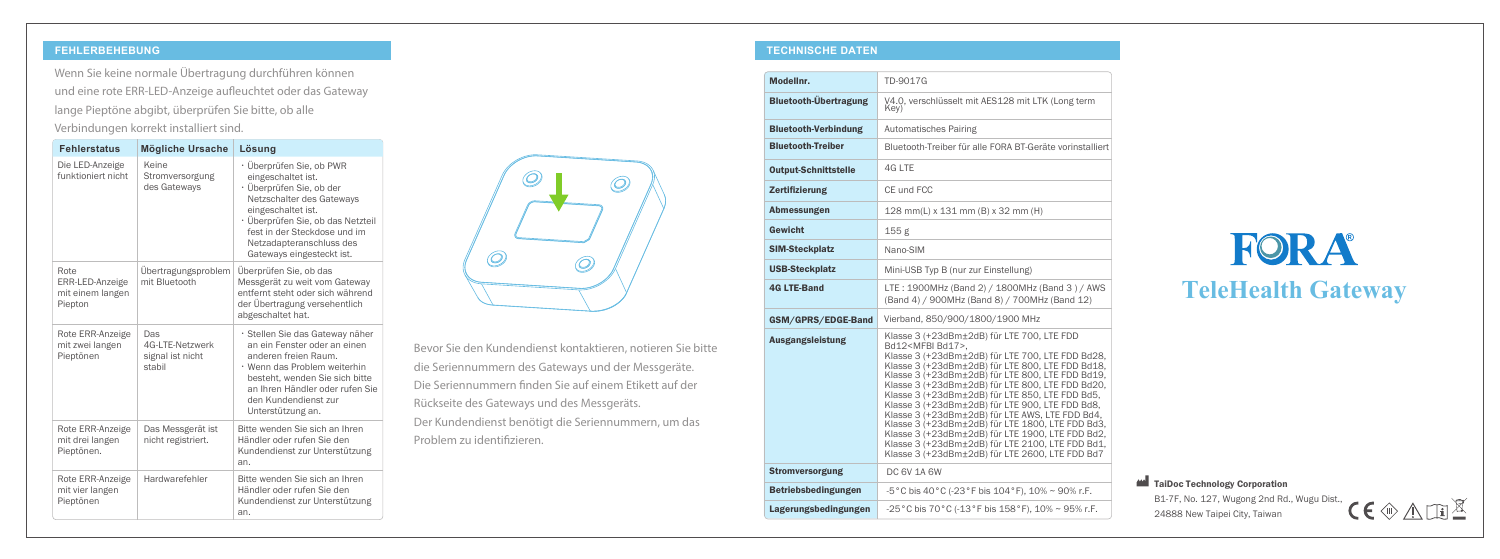Guide de démarrage rapide

### **MISE EN SERVICE DE LA PASSERELLE**

# **FORA TeleHealth Gateway**



### **CONNECTION DE VOS APPAREILS FORA À LA PASSERELLE**

### **VOYANTS LED**

Pour connecter vos appareils **FORA** au **FORA TeleHealth Gateway**, activer la fonction Bluetooth sur vos appareils **FORA** (consulter les manuels d'utilisation pour obtenir des informations sur l'activation du Bluetooth sur les diérents appareils **FORA**).

**3** Appuyer sur l'interrupteur situé à l'arrière de l'appareil (I pour allumé, O pour éteint).



Lors de chaque mesure, les appareils **FORA** transmettront automatiquement les données à la passerelle. Puis, la passerelle transmettra les données au système de surveillance de la santé TeleHealth.

2 Brancher l'adaptateur d'alimentation électrique à une prise secteur. Brancher l'adaptateur d'alimentation électrique fourni à l'arrière de l'appareil.



La durée de transmission peut varier en fonction des conditions du réseau 4G LTE.



| <b>Voyants LED</b> |            |            |            | Statut de la<br>passerelle              | <b>Description</b>                                                                                                                                                         |
|--------------------|------------|------------|------------|-----------------------------------------|----------------------------------------------------------------------------------------------------------------------------------------------------------------------------|
| <b>PWR</b>         | <b>NFT</b> | <b>MTR</b> | <b>ERR</b> | Opérationnel /<br>Veille                | Lorsque la passerelle est en<br>service, le voyant PWR vert signale<br>que la passerelle est prête.                                                                        |
| <b>PWR</b>         | <b>NET</b> | <b>MTR</b> | <b>ERR</b> | Connecté à<br>l'appareil FORA           | Le voyant MTR s'allume quand les<br>appareils FORA sont connectés à<br>la passerelle.                                                                                      |
| <b>PWR</b>         | <b>NFT</b> | <b>MTR</b> | <b>FRR</b> | Connection au<br>serveur<br>TeleHealth  | NET est accessible quand la<br>passerelle est connectée au<br>serveur TeleHealth.                                                                                          |
| <b>PWR</b>         | <b>NFT</b> | <b>MTR</b> | <b>FRR</b> | Transmission des<br>données en cours    | NET (orange)/MTR (bleu)<br>commence à clignoter quand des<br>données sont en cours de<br>transmission via le réseau 4G LTF<br>ou une connexion Bluetooth.                  |
| <b>PWR</b>         | <b>NFT</b> | <b>MTR</b> | <b>FRR</b> | Transmission des<br>données<br>terminée | NET/MTR s'arrête de clignoter<br>une fois la transmission des<br>données achevée. L'appareil<br>FORA qui vient de terminer la<br>transmission s'éteint<br>automatiquement. |
| <b>PWR</b>         | <b>NFT</b> | <b>MTR</b> | ERR        | Erreur                                  | En cas d'erreur (ERR), un ou<br>plusieurs signaux sonores sont<br>émis. Se référer au guide de<br>dépannage pour obtenir plus<br>d'informations.                           |

### **REMARQUE:**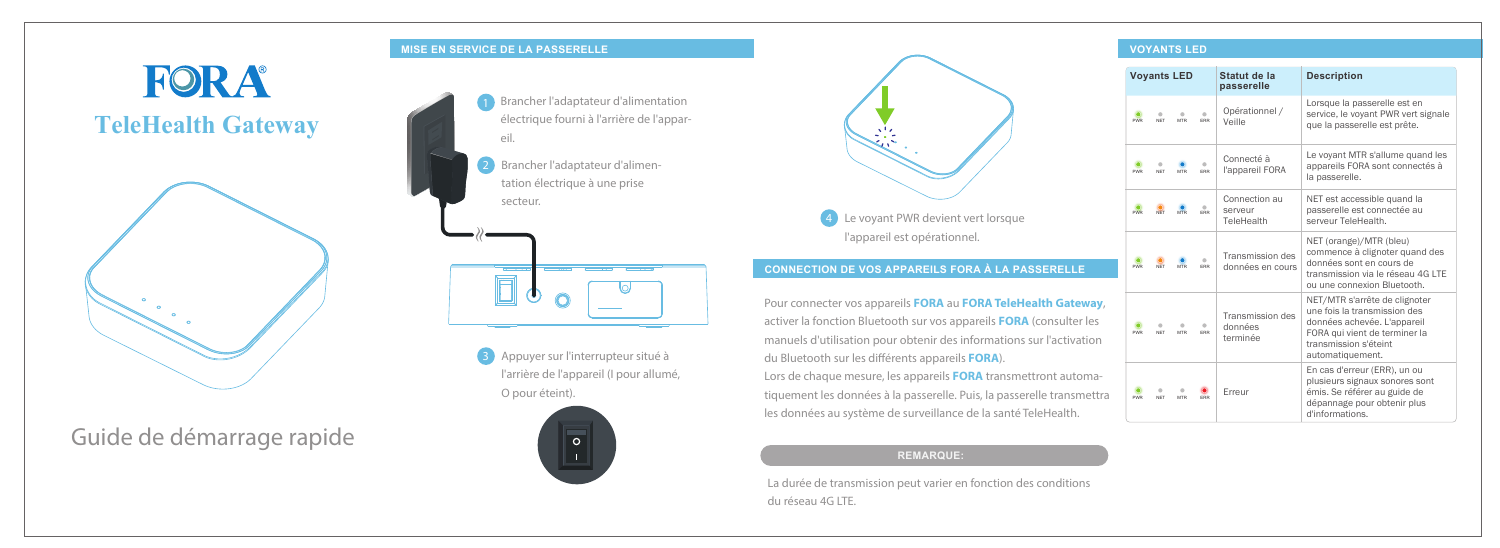### **DÉPANNAGE SPÉCIFICATIONS**

## FORA **TeleHealth Gateway**

S'il est impossible de procéder à une transmission normale des données et qu'un voyant ERR rouge s'allume, ou si la passerelle émet des signaux sonores longs, il convient de vérifier que les installations ont été correctement réalisées.

TaiDoc Technology Corporation

Avant de prendre contact avec le service clientèle, il convient d'écrire les numéros de série de la passerelle et des appareils de mesure Bluetooth. Les numéros de série se trouvent sur l'étiquette noire de la passerelle et des appareils. Le service clientèle a besoin des numéros de série pour identifier le problème.

| État des erreurs                                       | <b>Cause possible</b>                                   | <b>Solution</b>                                                                                                                                                                                                                                                                          |
|--------------------------------------------------------|---------------------------------------------------------|------------------------------------------------------------------------------------------------------------------------------------------------------------------------------------------------------------------------------------------------------------------------------------------|
| Aucun voyant LED<br>ne fonctionne                      | Aucune<br>alimentation<br>électrique à la<br>passerelle | · Vérifier que PWR est allumé.<br>· Vérifier que l'interrupteur<br>d'alimentation électrique de la<br>passerelle est bien allumé.<br>· Vérifier que l'alimentation<br>électrique est correctement<br>reliée à la prise et au port de<br>l'adaptateur d'alimentation de<br>la passerelle. |
| Voyant ERR rouge<br>et un signal<br>sonore long        | Problème de<br>transmission<br>Bluetooth                | Vérifier que l'appareil n'est pas<br>trop éloigné de la passerelle ou<br>qu'il ne s'est pas éteint<br>accidentellement pendant la<br>transmission.                                                                                                                                       |
| Voyant ERR rouge<br>et deux signaux<br>sonores longs   | Le signal du<br>réseau 4G LTE<br>n'est pas stable       | · Rapprocher la passerelle de la<br>fenêtre ou d'un autre endroit<br>ouvert.<br>· Si le problème persiste, il faut<br>demander assistance auprès<br>du revendeur ou du service<br>clientèle.                                                                                             |
| Voyant ERR rouge<br>et trois signaux<br>sonores longs  | L'appareil n'est<br>pas enregistré.                     | Il convient de demander<br>assistance auprès du revendeur<br>ou du service clientèle.                                                                                                                                                                                                    |
| Voyant ERR rouge<br>et quatre signaux<br>sonores longs | Frreur matériel                                         | Il convient de demander<br>assistance auprès du revendeur<br>ou du service clientèle.                                                                                                                                                                                                    |



B1-7F, No. 127, Wugong 2nd Rd., Wugu Dist.,

24888 New Taipei City, Taiwan



| N° modèle                                | TD-9017G                                                                                                                                                                                                                                                                                                                                                                                                                                                                                                                                                                                                                                                                                 |
|------------------------------------------|------------------------------------------------------------------------------------------------------------------------------------------------------------------------------------------------------------------------------------------------------------------------------------------------------------------------------------------------------------------------------------------------------------------------------------------------------------------------------------------------------------------------------------------------------------------------------------------------------------------------------------------------------------------------------------------|
| <b>Communication</b><br><b>Bluetooth</b> | V4.0, encryptage AES128 avec LTK (Long term<br>Key)                                                                                                                                                                                                                                                                                                                                                                                                                                                                                                                                                                                                                                      |
| <b>Connexion Bluetooth</b>               | Appairage automatique                                                                                                                                                                                                                                                                                                                                                                                                                                                                                                                                                                                                                                                                    |
| <b>Lecteurs Bluetooth</b>                | Lecteurs Bluetooth pour tous les appareils FORA<br>BT préinstallés                                                                                                                                                                                                                                                                                                                                                                                                                                                                                                                                                                                                                       |
| Interface de sortie                      | 4G LTE                                                                                                                                                                                                                                                                                                                                                                                                                                                                                                                                                                                                                                                                                   |
| <b>Certification</b>                     | CE et FCC                                                                                                                                                                                                                                                                                                                                                                                                                                                                                                                                                                                                                                                                                |
| <b>Dimensions</b>                        | 128 mm(L) x 131 mm (W) x 32 mm (H)                                                                                                                                                                                                                                                                                                                                                                                                                                                                                                                                                                                                                                                       |
| <b>Poids</b>                             | 155 <sub>g</sub>                                                                                                                                                                                                                                                                                                                                                                                                                                                                                                                                                                                                                                                                         |
| <b>Fente SIM</b>                         | Nano SIM                                                                                                                                                                                                                                                                                                                                                                                                                                                                                                                                                                                                                                                                                 |
| <b>Port USB</b>                          | Mini USB type B (pour paramétrage uniquement)                                                                                                                                                                                                                                                                                                                                                                                                                                                                                                                                                                                                                                            |
| <b>Bande 4G LTE</b>                      | LTE: 1900MHz (bande 2) / 1800MHz (bande 3) / AWS<br>(bande 4) / 900MHz (bande 8) / 700MHz (bande 12)                                                                                                                                                                                                                                                                                                                                                                                                                                                                                                                                                                                     |
| GSM/GPRS/EDGE-Band                       | Quadri-bande, 850/900/1800/1900 MHz                                                                                                                                                                                                                                                                                                                                                                                                                                                                                                                                                                                                                                                      |
| Puissance de sortie                      | Classe 3 (+23dBm±2dB) pour LTE 700, LTE FDD<br>Bd12 <mfbi bd17="">,<br/>Classe 3 (+23dBm±2dB) pour LTE 700, LTE FDD Bd28,<br/>Classe 3 (+23dBm±2dB) pour LTE 800, LTE FDD Bd18,<br/>Classe 3 (+23dBm±2dB) pour LTE 800, LTE FDD Bd19,<br/>Classe 3 (+23dBm±2dB) pour LTE 800, LTE FDD Bd20,<br/>Classe 3 (+23dBm±2dB) pour LTE 850, LTE FDD Bd5,<br/>Classe 3 (+23dBm±2dB) pour LTE 900. LTE FDD Bd8.<br/>Classe 3 (+23dBm±2dB) pour LTE AWS, LTE FDD Bd4,<br/>Classe 3 (+23dBm±2dB) pour LTE 1800, LTE FDD Bd3,<br/>Classe 3 (+23dBm±2dB) pour LTE 1900, LTE FDD Bd2,<br/>Classe 3 (+23dBm±2dB) pour LTE 2100, LTE FDD Bd1,<br/>Classe 3 (+23dBm±2dB) pour LTE 2600, LTE FDD Bd7</mfbi> |
| <b>Alimentation électrique</b>           | <b>DC 6V 1A 6W</b>                                                                                                                                                                                                                                                                                                                                                                                                                                                                                                                                                                                                                                                                       |
| <b>Conditions de</b><br>fonctionnement   | De -5 °C à 40 °C (de -23 °F à 104 °F), H.R. 10% -90%                                                                                                                                                                                                                                                                                                                                                                                                                                                                                                                                                                                                                                     |
| <b>Conditions de</b><br>conservation     | De -25°C à 70°C (de -13°F à 158°F), H.R. 10% - 95%                                                                                                                                                                                                                                                                                                                                                                                                                                                                                                                                                                                                                                       |
|                                          |                                                                                                                                                                                                                                                                                                                                                                                                                                                                                                                                                                                                                                                                                          |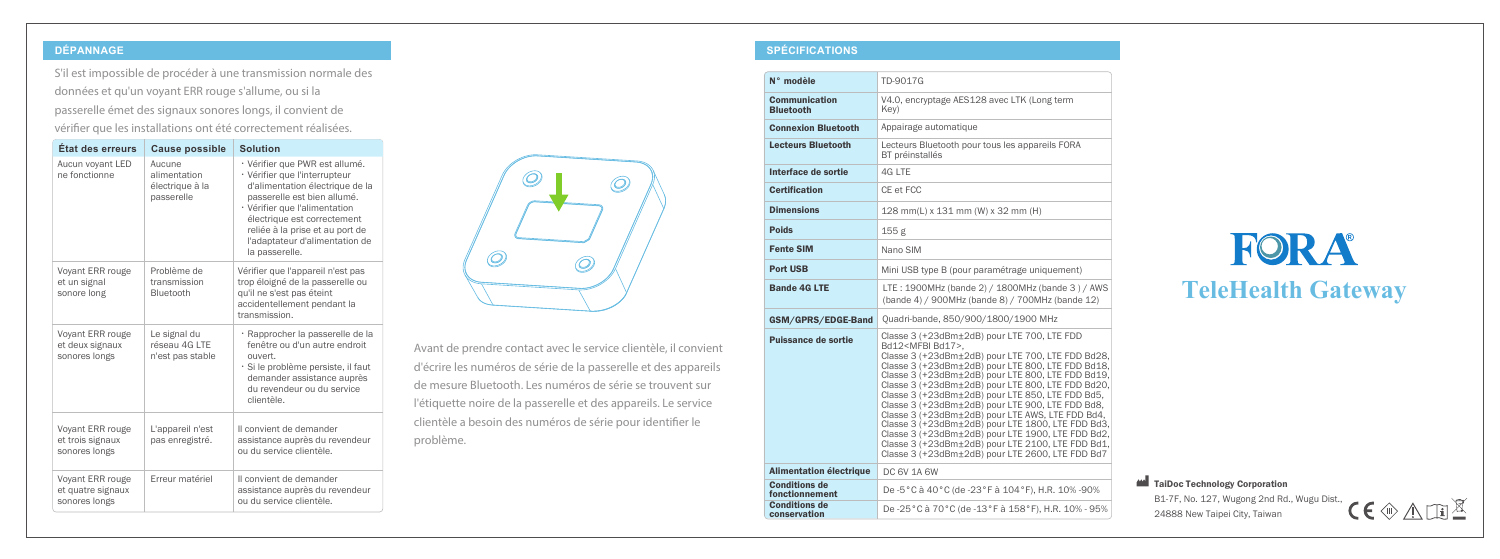Guida di avviamento rapido

### **IMPOSTAZIONE DEL GATEWAY**

# FORA **TeleHealth Gateway**



### **CONNESSIONE DEI DISPOSITIVI FORA CON IL GATEWAY**

#### **INDICATORI LED**

Per collegare i dispositivi **FORA** al **FORA TeleHealth Gateway** occorre attivare la funzione Bluetooth sui propri dispositivi **FORA** (consultare i manuali per informazioni sull'attivazione del Bluetooth nei singoli dispositivi **FORA**). Ad ogni singola misurazione i dispositivi **FORA** trasmettono automaticamente i dati al gateway che a sua volta li trasmette al sistema di telemonitoraggio TeleHealth.

**3** Accendere l'interruttore sulla parte posteriore del dispositivo (I è acceso, O è spento).





4 Quando l'indicatore di alimentazione PWR diventa verde significa che il dispositivo è in funzione.

Il tempo di trasmissione varia in base alla connessione della rete 4G LTE.



|            | <b>Indicatori LED</b> |                 |            | <b>Stato gateway</b>                       | <b>Descrizione</b>                                                                                                                                                                                    |
|------------|-----------------------|-----------------|------------|--------------------------------------------|-------------------------------------------------------------------------------------------------------------------------------------------------------------------------------------------------------|
| <b>PWR</b> | <b>NFT</b>            | <b>MTR</b>      | <b>FRR</b> | Operativo /<br>Standby                     | Dopo aver acceso il gateway,<br>l'indicatore PWR verde segnala che<br>è in funzione.                                                                                                                  |
| <b>PWR</b> | <b>NFT</b>            | <b>MTR</b>      | <b>FRR</b> | Connesso con il<br>dispositivo FORA        | L'indicatore MTR si accende<br>quando i dispositivi FORA sono<br>connessi al gateway.                                                                                                                 |
| <b>PWR</b> | <b>NFT</b>            | <b>MTR</b>      | <b>FRR</b> | Connessione con<br>il server<br>TeleHealth | L'indicatore NET è acceso quando<br>il gateway è connesso al server<br>TeleHealth.                                                                                                                    |
| <b>PWR</b> | <b>NFT</b>            | <b>MTR</b>      | <b>FRR</b> | Trasmissione dei<br>dati in corso          | Gli indicatori NET (arancione)/MTR<br>(blu) iniziano a lampeggiare<br>durante la trasmissione dei dati<br>con la rete 4G LTE o con la<br>connessione Bluetooth.                                       |
| <b>PWR</b> | <b>NET</b>            | ۵<br><b>MTR</b> | a<br>ERR   | Trasmissione dei<br>dati completata        | Gli indicatori NET/MTR smettono<br>di lampeggiare quando la<br>trasmissione dei dati è terminata.<br>Il dispositivo FORA che ha<br>completato il trasferimento dei<br>dati si spegne automaticamente. |
| <b>PWR</b> | <b>NET</b>            | ۵<br><b>MTR</b> | FRR        | <b>Frrore</b>                              | In caso di errore (ERR) vengono<br>emessi uno o più segnali acustici.<br>Per maggiori informazioni<br>consultare la sezione SOLUZIONE<br>DEI PROBLEMI.                                                |

**NOTA:**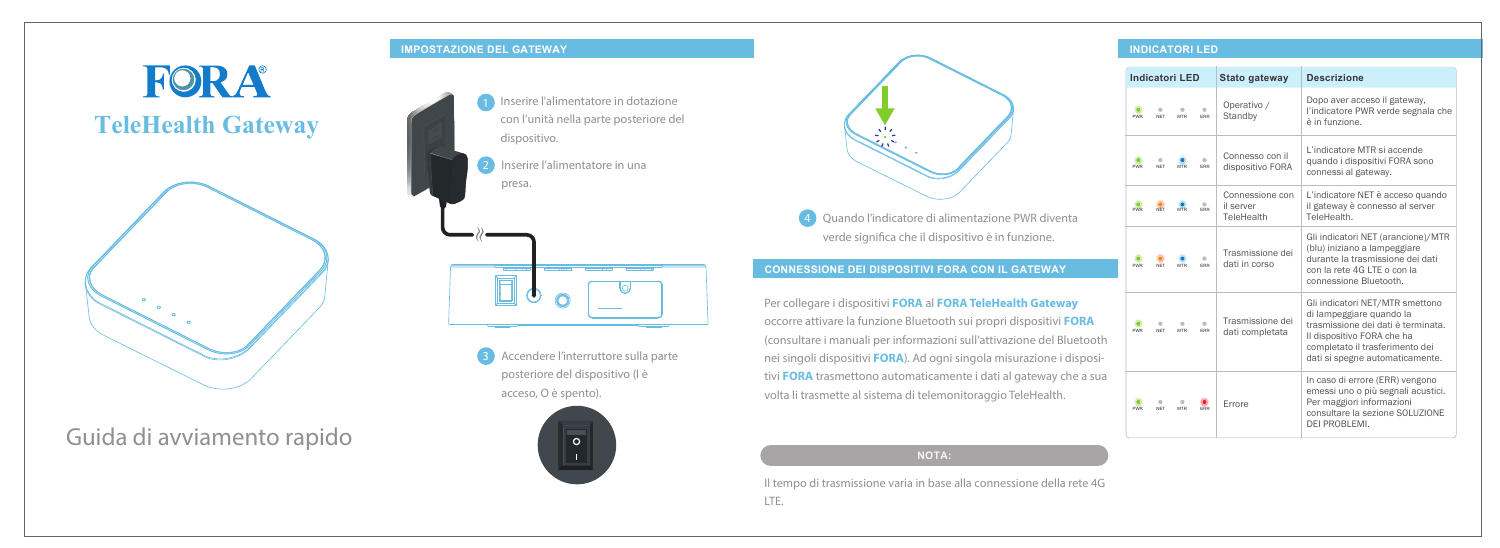#### **SOLUZIONE DEI PROBLEMI SPECIFICHE**

## FORA **TeleHealth Gateway**

Se non si è in grado di eseguire la normale trasmissione dei dati e il led dell'indicatore ERR è rosso, oppure il gateway emette lunghi segnali acustici, va verificato che tutte le installazioni siano state eseguite correttamente.

> Prima di contattare il servizio clienti annotare il numero di serie del gateway e del dispositivo. I numeri di serie sono riportati sull'etichetta nella parte posteriore. Il servizio clienti ha bisogno dei numeri di serie per individuare il problema.

TaiDoc Technology Corporation B1-7F, No. 127, Wugong 2nd Rd., Wugu Dist., 24888 New Taipei City, Taiwan



| Stato di errore                                                        | Possibile causa                                   | <b>Soluzione</b>                                                                                                                                                                                                                                                         |
|------------------------------------------------------------------------|---------------------------------------------------|--------------------------------------------------------------------------------------------------------------------------------------------------------------------------------------------------------------------------------------------------------------------------|
| Gli indicatori LED<br>non funzionano                                   | Alimentazione<br>elettrica del<br>gateway assente | · Controllare se l'indicatore PWR è<br>acceso.<br>· Controllare se l'interruttore di<br>alimentazione elettrica del<br>gateway è acceso.<br>· Controllare se l'alimentazione è<br>collegata correttamente alla<br>presa e alla porta<br>dell'alimentatore e del gateway. |
| Indicatore ERR<br>rosso e un lungo<br>segnale acustico                 | Problema di<br>trasmissione<br>Bluetooth          | Controllare se il dispositivo è<br>troppo lontano dal gateway o se<br>si è spento per sbaglio durante la<br>trasmissione.                                                                                                                                                |
| Indicatore ERR<br>rosso e due<br>segnali acustici<br>lunghi            | Il segnale di rete<br>4G LTE non è<br>stabile     | · Avvicinare il gateway a una<br>finestra o a un altro spazio<br>aperto.<br>· Se il problema persiste,<br>rivolgersi al rivenditore o al<br>servizio di assistenza clienti.                                                                                              |
| Indicatore ERR<br>rosso e tre<br>segnali acustici<br>lunghi            | Il misuratore non<br>è stato registrato.          | Rivolgersi al rivenditore o al<br>servizio di assistenza clienti.                                                                                                                                                                                                        |
| <b>Indicatore ERR</b><br>rosso e quattro<br>segnali acustici<br>lunghi | Errore hardware                                   | Rivolgersi al rivenditore o al<br>servizio di assistenza clienti.                                                                                                                                                                                                        |



| N. modello                               | TD-9017G                                                                                                                                                                                                                                                                                                                                                                                                                                                                                                                                                                                                                                                                     |
|------------------------------------------|------------------------------------------------------------------------------------------------------------------------------------------------------------------------------------------------------------------------------------------------------------------------------------------------------------------------------------------------------------------------------------------------------------------------------------------------------------------------------------------------------------------------------------------------------------------------------------------------------------------------------------------------------------------------------|
| <b>Comunicazione</b><br><b>Bluetooth</b> | V4.0, crittografia AES128 con LTK (long term<br>Kev)                                                                                                                                                                                                                                                                                                                                                                                                                                                                                                                                                                                                                         |
| <b>Connessione Bluetooth</b>             | Accoppiamento automatico                                                                                                                                                                                                                                                                                                                                                                                                                                                                                                                                                                                                                                                     |
| <b>Driver Bluetooth</b>                  | Driver Bluetooth preinstallati su tutti i dispositivi<br><b>FORA BT</b>                                                                                                                                                                                                                                                                                                                                                                                                                                                                                                                                                                                                      |
| Interfaccia uscita                       | 4G LTE                                                                                                                                                                                                                                                                                                                                                                                                                                                                                                                                                                                                                                                                       |
| <b>Certificazione</b>                    | CE e FCC                                                                                                                                                                                                                                                                                                                                                                                                                                                                                                                                                                                                                                                                     |
| <b>Dimensioni</b>                        | 128 mm (L) x 131 mm (I) x 32 mm (A)                                                                                                                                                                                                                                                                                                                                                                                                                                                                                                                                                                                                                                          |
| Peso                                     | 155 <sub>g</sub>                                                                                                                                                                                                                                                                                                                                                                                                                                                                                                                                                                                                                                                             |
| Slot scheda                              | Nano SIM                                                                                                                                                                                                                                                                                                                                                                                                                                                                                                                                                                                                                                                                     |
| <b>Attacco USB</b>                       | Mini USB di tipo B (solo per impostazioni)                                                                                                                                                                                                                                                                                                                                                                                                                                                                                                                                                                                                                                   |
| <b>Bande 4G LTE</b>                      | LTE: 1900MHz (banda 2) / 1800MHz (banda 3) / AWS<br>(banda 4) / 900MHz (banda 8) / 700MHz (banda 12)                                                                                                                                                                                                                                                                                                                                                                                                                                                                                                                                                                         |
| <b>Banda GSM/GPRS/EDGE</b>               | Quadri band, 850/900/1800/1900 MHz                                                                                                                                                                                                                                                                                                                                                                                                                                                                                                                                                                                                                                           |
| Potenza di uscita                        | Classe 3 (+23dBm±2dB) per LTE 700, LTE FDD<br>Bd12 <mfbi bd17="">,<br/>Classe 3 (+23dBm±2dB) per LTE 700, LTE FDD Bd28,<br/>Classe 3 (+23dBm±2dB) per LTE 800, LTE FDD Bd18,<br/>Classe 3 (+23dBm±2dB) per LTE 800, LTE FDD Bd19,<br/>Classe 3 (+23dBm±2dB) per LTE 800, LTE FDD Bd20,<br/>Classe 3 (+23dBm±2dB) per LTE 850, LTE FDD Bd5,<br/>Classe 3 (+23dBm±2dB) per LTE 900. LTE FDD Bd8.<br/>Classe 3 (+23dBm±2dB) per LTE AWS, LTE FDD Bd4,<br/>Classe 3 (+23dBm±2dB) per LTE 1800, LTE FDD Bd3,<br/>Classe 3 (+23dBm±2dB) per LTE 1900, LTE FDD Bd2,<br/>Classe 3 (+23dBm±2dB) per LTE 2100, LTE FDD Bd1,<br/>Classe 3 (+23dBm±2dB) per LTE 2600, LTE FDD Bd7</mfbi> |
| Alimentazione elettrica                  | <b>DC 6V 1A 6W</b>                                                                                                                                                                                                                                                                                                                                                                                                                                                                                                                                                                                                                                                           |
| <b>Condizioni operative</b>              | Da 5°C a 40°C (da 41°F a 104°F), U.R. 15%-93%                                                                                                                                                                                                                                                                                                                                                                                                                                                                                                                                                                                                                                |
| Condizioni di<br>conservazione           | Da -25 °C a 70 °C (da -13 °F a 158 °F), U.R. 10%-95%                                                                                                                                                                                                                                                                                                                                                                                                                                                                                                                                                                                                                         |
|                                          |                                                                                                                                                                                                                                                                                                                                                                                                                                                                                                                                                                                                                                                                              |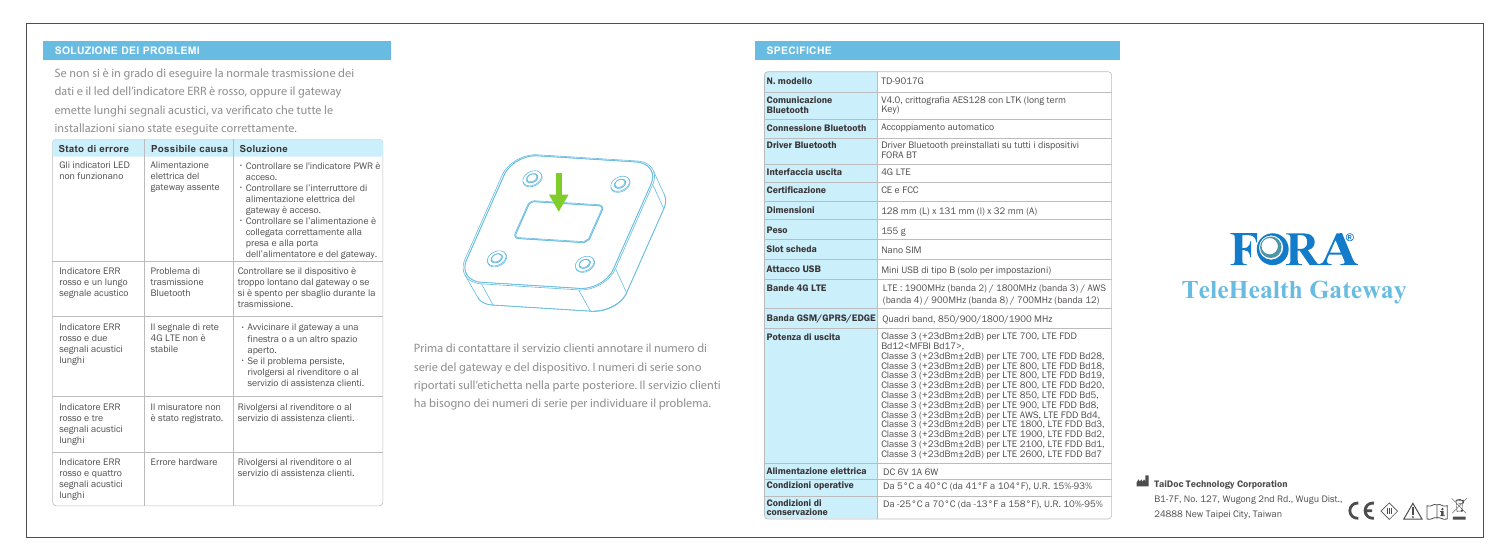Guía de inicio rápido

### **CONFIGURACIÓN DEL GATEWAY**

# FORA **TeleHealth Gateway**





### **CONECTE SUS DISPOSITIVOS FORA AL GATEWAY**

#### **INDICADORES LED**

Para conectar sus dispositivos **FORA** a **FORA TeleHealth Gateway**, active la función Bluetooth en sus dispositivos **FORA** (consulte el manual de funcionamiento correspondiente a cada dispositivo **FORA** para obtener información sobre la activación del Bluetooth). Después de realizar una medición, los dispositivos **FORA** transmitirán automáticamente los datos al Gateway. A continuación, el Gateway transmitirá los datos al sistema TeleHealth.

2 Enchufe el adaptador de corriente en una toma de red.



**3** Presione el interruptor de encendido/apagado situado en la parte posterior del dispositivo ("I" es encendido y "O" es apagado).





4 La luz del indicador PWR se iluminará con una luz verde fija cuando esté listo para el uso.

El tiempo de transmisión puede variar en función del estado de la red 4G LTE.



| <b>Indicadores LED</b> |                 |            |                    | <b>Estado del</b><br>Gateway                | <b>Descripción</b>                                                                                                                                                                           |
|------------------------|-----------------|------------|--------------------|---------------------------------------------|----------------------------------------------------------------------------------------------------------------------------------------------------------------------------------------------|
| <b>PWR</b>             | ۰<br><b>NET</b> | <b>MTR</b> | $\triangle$<br>ERR | Listo para el uso<br>/ En espera            | Después de encender el Gateway.<br>el indicador PWR se ilumina en<br>verde para indicar que el Gateway<br>está listo.                                                                        |
| <b>PWR</b>             | ۰<br><b>NFT</b> | <b>MTR</b> | $\triangle$<br>ERR | Conectado con el<br>dispositivo FORA        | El indicador MTR se iluminará<br>cuando se conecten dispositivos<br>FORA al Gateway.                                                                                                         |
| <b>PWR</b>             | <b>NFT</b>      | <b>MTR</b> | ۰<br>ERR           | Conectando con<br>el servidor<br>TeleHealth | El indicador NET se iluminará<br>cuando el Gateway se conecte<br>con el servidor TeleHealth.                                                                                                 |
| <b>PWR</b>             | <b>NFT</b>      | <b>MTR</b> | <b>FRR</b>         | Transmisión de<br>datos en curso            | Los indicadores NET<br>(naranja)/MTR (azul) empiezan a<br>parpadear cuando se están<br>transmitiendo datos a través de la<br>red 4G LTE o de la conexión<br>Bluetooth.                       |
| <b>PWR</b>             | ۰<br><b>NET</b> | <b>MTR</b> | $\triangle$<br>ERR | Transmisión de<br>datos completada          | Los indicadores NET/MTR dejan<br>de parpadear cuando se<br>completa la transmisión de los<br>datos. El dispositivo FORA que<br>haya completado la transmisión<br>se apagará automáticamente. |
| <b>PWR</b>             | <b>NFT</b>      | <b>MTR</b> | ERR                | Frror                                       | El indicador ERR se ilumina con<br>una o varias señales sonoras.<br>Consulte el apartado<br>RESOLUCIÓN DE PROBLEMAS<br>para más información.                                                 |

#### **NOTA:**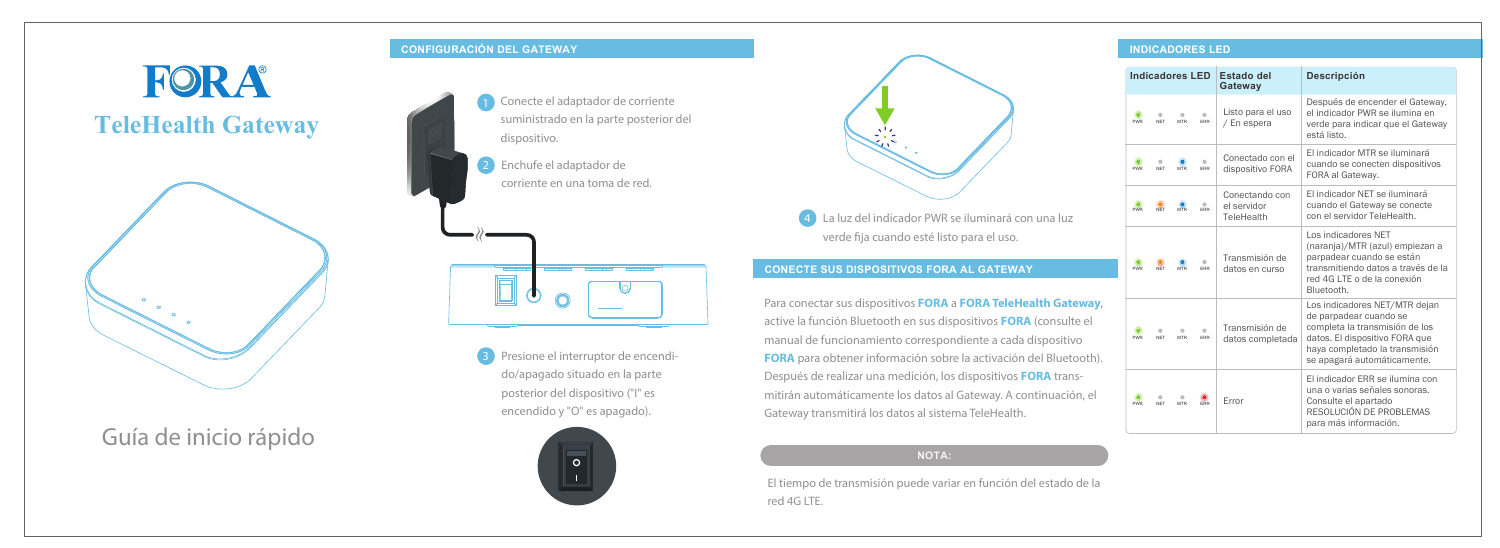### **RESOLUCIÓN DE PROBLEMAS ESPECIFICACIONES**

## FORA **TeleHealth Gateway**

Si no puede realizar una transmisión normal y el indicador LED de ERR se ilumina en rojo, o el Gateway emite señales sonoras largas, compruebe que toda la instalación sea correcta.

| Error                                                                              | Causa probable                                   | <b>Solución</b>                                                                                                                                                                                                                                                                            |
|------------------------------------------------------------------------------------|--------------------------------------------------|--------------------------------------------------------------------------------------------------------------------------------------------------------------------------------------------------------------------------------------------------------------------------------------------|
| No funcionan los<br>indicadores I FD.                                              | El Gateway no<br>recibe suministro<br>eléctrico. | · Compruebe el suministro<br>eléctrico.<br>· Compruebe que el interruptor<br>de encendido/apagado del<br>Gateway esté encendido.<br>· Compruebe que el cable del<br>suministro eléctrico esté bien<br>conectado a la toma de red y al<br>puerto del adaptador de<br>corriente del Gateway. |
| El indicador ERR<br>se ilumina en rojo<br>con una señal<br>sonora larga.           | Problema de<br>transmisión por<br>Bluetooth.     | Compruebe si el dispositivo se<br>encuentra demasiado lejos del<br>Gateway o se ha apagado<br>accidentalmente durante la<br>transmisión.                                                                                                                                                   |
| El indicador ERR<br>se ilumina en rojo<br>con dos señales<br>sonoras largas.       | La señal de la red<br>4G LTE no es<br>estable.   | · Desplace el Gateway más<br>cerca de una ventana o de otro<br>lugar abierto.<br>· Si el problema persiste,<br>contacte con el punto de venta<br>o llame a la asistencia técnica<br>para solicitar ayuda.                                                                                  |
| El indicador ERR<br>se ilumina en rojo<br>con tres señales<br>sonoras largas.      | No se ha<br>registrado el<br>dispositivo.        | Por favor, contacte con el punto<br>de venta o llame a la asistencia<br>técnica para solicitar ayuda.                                                                                                                                                                                      |
| El indicador ERR<br>se ilumina en rojo<br>con cuatro<br>señales sonoras<br>largas. | Error del<br>hardware.                           | Por favor, contacte con el punto<br>de venta o llame a la asistencia<br>técnica para solicitar ayuda.                                                                                                                                                                                      |



B1-7F, No. 127, Wugong 2nd Rd., Wugu Dist., 24888 New Taipei City, Taiwan



| поннагу спликачог цци                                                                                                                                                                                   |                                                                                                                                                                                                                                                      | N° de modelo                            | TD-9017G                                                                                                                                                                                                                                                                                                                                                                                              |                                                                |
|---------------------------------------------------------------------------------------------------------------------------------------------------------------------------------------------------------|------------------------------------------------------------------------------------------------------------------------------------------------------------------------------------------------------------------------------------------------------|-----------------------------------------|-------------------------------------------------------------------------------------------------------------------------------------------------------------------------------------------------------------------------------------------------------------------------------------------------------------------------------------------------------------------------------------------------------|----------------------------------------------------------------|
| ay emite señales sonoras                                                                                                                                                                                |                                                                                                                                                                                                                                                      | <b>Comunicación por</b>                 | V4.0, encriptada con AES128 con LTK (clave de                                                                                                                                                                                                                                                                                                                                                         |                                                                |
| ación sea correcta.                                                                                                                                                                                     |                                                                                                                                                                                                                                                      | <b>Bluetooth</b>                        | larga duración)                                                                                                                                                                                                                                                                                                                                                                                       |                                                                |
| <b>Solución</b>                                                                                                                                                                                         |                                                                                                                                                                                                                                                      | <b>Conexión Bluetooth</b>               | Sincronización automática                                                                                                                                                                                                                                                                                                                                                                             |                                                                |
| Compruebe el suministro<br>eléctrico.<br>Compruebe que el interruptor                                                                                                                                   |                                                                                                                                                                                                                                                      | <b>Controladores Bluetooth</b>          | Controladores Bluetooth preinstalados para<br>todos los dispositivos FORA BT                                                                                                                                                                                                                                                                                                                          |                                                                |
|                                                                                                                                                                                                         |                                                                                                                                                                                                                                                      | Interfaz de salida                      | 4G LTE                                                                                                                                                                                                                                                                                                                                                                                                |                                                                |
| de encendido/apagado del<br>Gateway esté encendido.                                                                                                                                                     | O)                                                                                                                                                                                                                                                   | <b>Certificación</b>                    | CE y FCC                                                                                                                                                                                                                                                                                                                                                                                              |                                                                |
| Compruebe que el cable del                                                                                                                                                                              |                                                                                                                                                                                                                                                      | <b>Dimensiones</b>                      | 128 mm (L) x 131 mm (An) x 32 mm (Al)                                                                                                                                                                                                                                                                                                                                                                 |                                                                |
| suministro eléctrico esté bien<br>conectado a la toma de red y al                                                                                                                                       |                                                                                                                                                                                                                                                      | <b>Peso</b>                             | 155 <sub>g</sub>                                                                                                                                                                                                                                                                                                                                                                                      |                                                                |
| puerto del adaptador de<br>corriente del Gateway.                                                                                                                                                       |                                                                                                                                                                                                                                                      | Ranura para SIM                         | Nano SIM                                                                                                                                                                                                                                                                                                                                                                                              |                                                                |
| Compruebe si el dispositivo se                                                                                                                                                                          | $\bigcirc$<br>Õ,                                                                                                                                                                                                                                     | <b>Ranura USB</b>                       | Mini USB tipo B (sólo para configuración)                                                                                                                                                                                                                                                                                                                                                             | <b>TeleHealt</b>                                               |
| encuentra demasiado lejos del<br>Gateway o se ha apagado<br>accidentalmente durante la                                                                                                                  |                                                                                                                                                                                                                                                      | <b>Banda 4G LTE</b>                     | LTE: 1900MHz (banda 2) / 1800MHz (banda<br>3) / AWS (banda 4) / 900MHz (banda 8) /<br>700MHz (banda 12)                                                                                                                                                                                                                                                                                               |                                                                |
| transmisión.                                                                                                                                                                                            |                                                                                                                                                                                                                                                      |                                         | Banda GSM/GPRS/EDGE Banda cuádruple, 850/900/1800/1900 MHz                                                                                                                                                                                                                                                                                                                                            |                                                                |
| · Desplace el Gateway más<br>cerca de una ventana o de otro<br>lugar abierto.<br>Si el problema persiste,<br>contacte con el punto de venta<br>o llame a la asistencia técnica<br>para solicitar ayuda. | Antes de contactar con la asistencia técnica, rogamos que<br>anote los números de serie del Gateway y de los dispositivos<br>de medición. Los números de serie se encuentran en la<br>etiqueta trasera del Gateway y del dispositivo. El servicio de | Potencia de salida                      | Clase 3 (+23dBm±2dB) para LTE 700, LTE FDD<br>Bd12 <mfbi bd17="">.<br/>Clase 3 (+23dBm±2dB) para LTE 700, LTE FDD Bd28,<br/>Clase 3 (+23dBm±2dB) para LTE 800, LTE FDD Bd18,<br/>Clase 3 (+23dBm±2dB) para LTE 800, LTE FDD Bd19,<br/>Clase 3 (+23dBm±2dB) para LTE 800, LTE FDD Bd20,<br/>Clase 3 (+23dBm±2dB) para LTE 850, LTE FDD Bd5,<br/>Clase 3 (+23dBm±2dB) para LTE 900, LTE FDD Bd8,</mfbi> |                                                                |
| Por favor, contacte con el punto<br>de venta o llame a la asistencia<br>técnica para solicitar ayuda.                                                                                                   | asistencia técnica necesitará los números de serie para<br>identificar la incidencia.                                                                                                                                                                |                                         | Clase 3 (+23dBm±2dB) para LTE AWS, LTE FDD Bd4,<br>Clase 3 (+23dBm±2dB) para LTE 1800, LTE FDD Bd3,<br>Clase 3 (+23dBm±2dB) para LTE 1900, LTE FDD Bd2,<br>Clase 3 (+23dBm±2dB) para LTE 2100, LTE FDD Bd1,<br>Clase 3 (+23dBm±2dB) para LTE 2600, LTE FDD Bd7                                                                                                                                        |                                                                |
| Por favor, contacte con el punto<br>de venta o llame a la asistencia                                                                                                                                    |                                                                                                                                                                                                                                                      | <b>Alimentación</b>                     | DC 6V 1A 6W                                                                                                                                                                                                                                                                                                                                                                                           |                                                                |
| técnica para solicitar ayuda.                                                                                                                                                                           |                                                                                                                                                                                                                                                      | Condiciones de<br>funcionamiento        | 5 °C a 40 °C (41 °F a 104 °F), HR 15 % ~ 93%                                                                                                                                                                                                                                                                                                                                                          | TaiDoc Technology Corporation                                  |
|                                                                                                                                                                                                         |                                                                                                                                                                                                                                                      | <b>Condiciones de</b><br>almacenamiento | -25 °C a 70 °C (-13 °F a 158 °F), HR 10% ~95%                                                                                                                                                                                                                                                                                                                                                         | B1-7F, No. 127, Wugong 2nd Ro<br>24888 New Taipei City, Taiwan |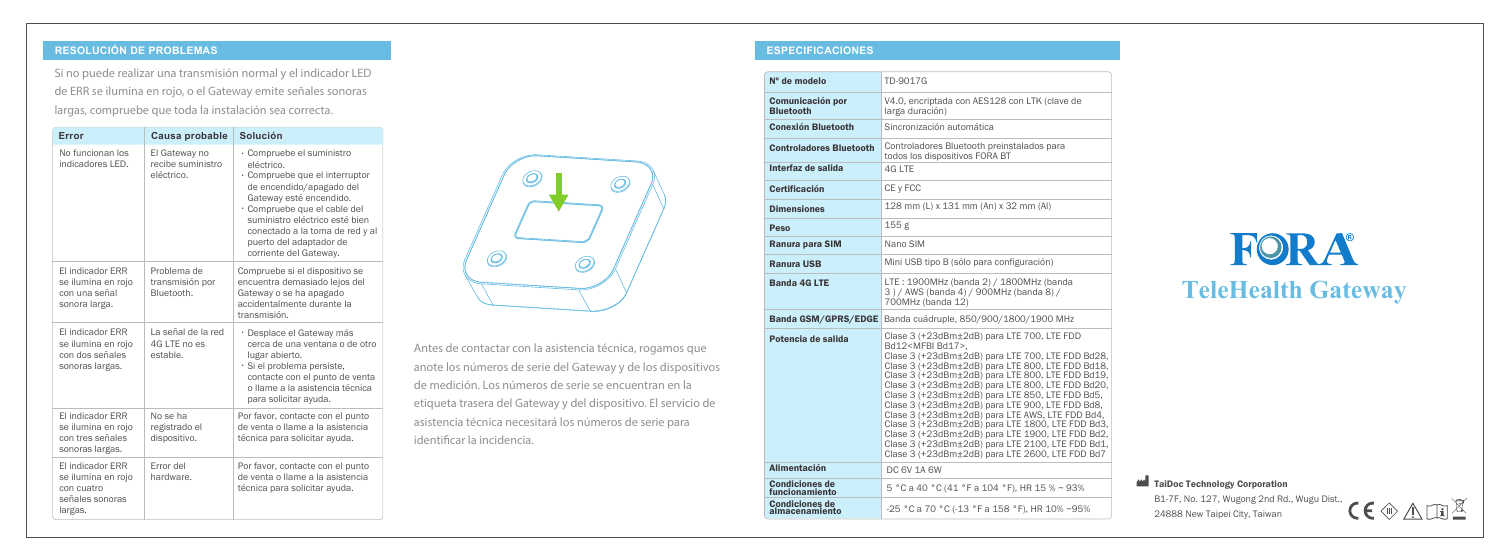Guia de início rápido

### **CONFIGURAÇÃO DO GATEWAY**

# FORA **TeleHealth Gateway**



### **LIGAR OS DISPOSITIVOS FORA AO GATEWAY**

#### **INDICADORES LED**

Para ligar os dispositivos **FORA** ao **FORA TeleHealth Gateway**, ativar a função de bluetooth nos dispositivos **FORA** (relativamente à ativação do bluetooth de cada dispositivo **FORA**, consultar o respetivo manual de instruções). À medida que se realiza cada medição, os dispositivos **FORA** transmitem automaticamente os dados ao gateway, que por sua vez transmite os dados ao sistema de telemedicina TeleHealth.

**3** Ligar o botão que se encontra na parte traseira do dispositivo (I para ligar e O para desligar).





4 Quando estiver pronto a utilizar, o indicador de corrente iluminar-se-á com uma luz fixa verde.

A hora de transmissão pode variar em função do estado da rede de 4G LTE.

- Ligar o adaptador de corrente fornecido na parte traseira do dispositivo.
	- 2 Ligar o adaptador de corrente a uma tomada de eletricidade.



| <b>Indicadores LED</b> |                 |                 |                 | Estado do<br>gateway                 | <b>Descrição</b>                                                                                                                                                                                                 |
|------------------------|-----------------|-----------------|-----------------|--------------------------------------|------------------------------------------------------------------------------------------------------------------------------------------------------------------------------------------------------------------|
| <b>PWR</b>             | ۰<br><b>NFT</b> | ۵<br><b>MTR</b> | ۰<br><b>FRR</b> | Pronto a utilizar /<br>Em espera     | Após ligar o gateway, uma luz<br>verde indicará a operacionalidade<br>do dispositivo.                                                                                                                            |
| <b>PWR</b>             | <b>NFT</b>      | <b>MTR</b>      | <b>FRR</b>      | Conectado ao<br>dispositivo FORA     | O indicador MTR estará ligado<br>quando os dispositivos FORA<br>estiverem conectados ao gateway.                                                                                                                 |
| <b>PWR</b>             | <b>NFT</b>      | <b>MTR</b>      | <b>FRR</b>      | Ligação ao<br>servidor<br>TeleHealth | O indicador NET estará ligado<br>quando o gateway estiver<br>conectado ao servidor TeleHealth.                                                                                                                   |
| <b>PWR</b>             | <b>NFT</b>      | <b>MTR</b>      | <b>FRR</b>      | Transmissão de<br>dados em curso     | O indicador NET<br>(cor-de-laranja/MTR (azul)<br>apresentar-se-á intermitente<br>quando da transmissão de dados<br>através da rede 4G LTE ou da<br>ligação por bluetooth.                                        |
| <b>PWR</b>             | <b>NET</b>      | <b>MTR</b>      | <b>ERR</b>      | Transmissão de<br>dados concluída    | O indicador NET/MTR deixará de<br>se apresentar intermitente<br>quando a transmissão de dados<br>estiver concluída. O dispositivo<br>FORA que tiver concluído a<br>transmissão desligar-se-á<br>automaticamente. |
| <b>PWR</b>             | <b>NFT</b>      | <b>MTR</b>      | <b>FRR</b>      | Erro                                 | O indicador ERR apresenta-se<br>com um ou mais sinais sonoros.<br>Consultar a secção RESOLUÇÃO<br>DE PROBLEMAS para mais<br>informações.                                                                         |

#### **NOTA:**